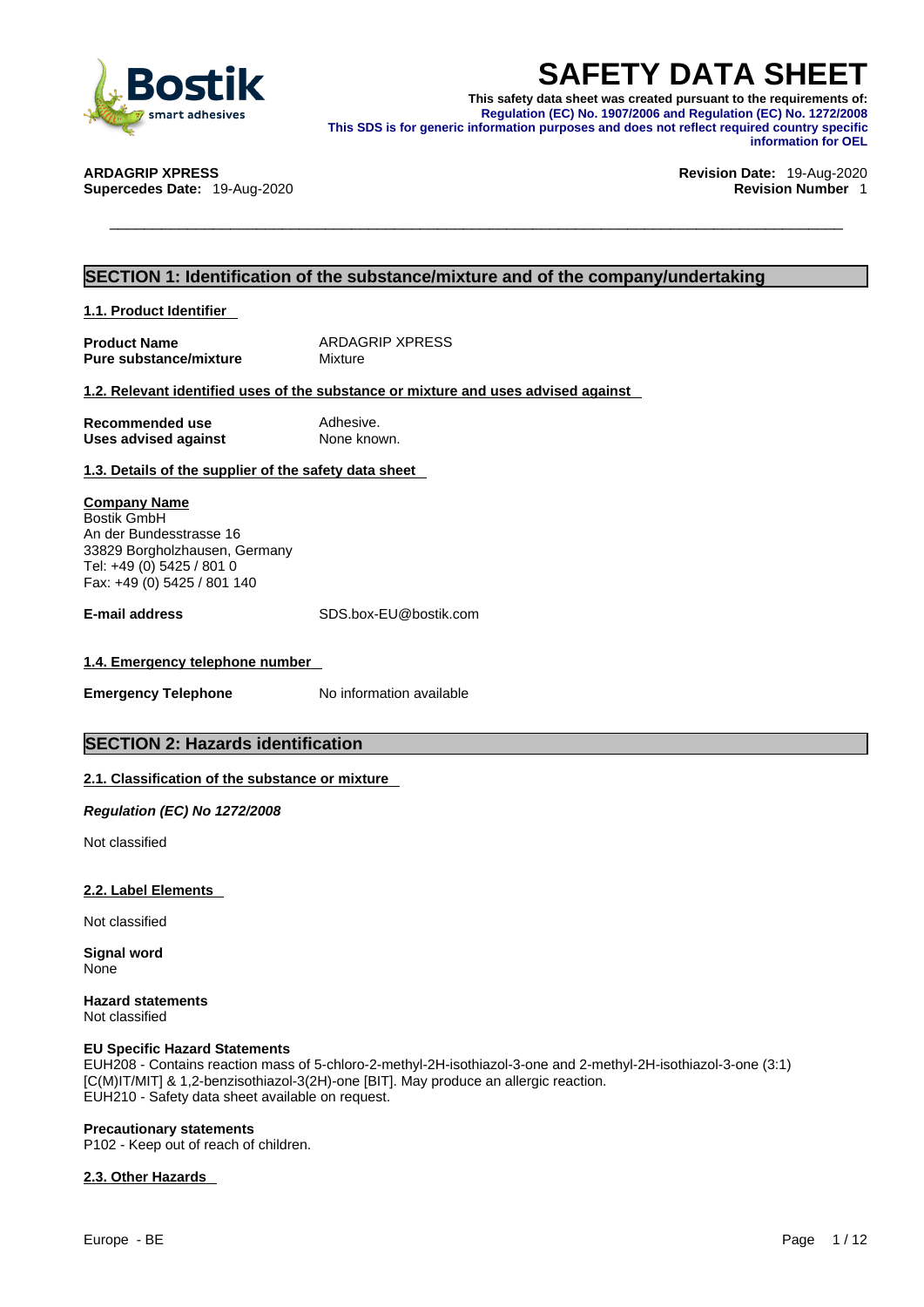**Supercedes Date: 19-Aug-2020** 

No information available

# **PBT & vPvB**

This mixture contains no substance considered to be persistent, bioaccumulating or toxic (PBT) This mixture contains no substance considered to be very persistent nor very bioaccumulating (vPvB)

# **SECTION 3: Composition/information on ingredients**

# **3.1 Substances**

Not applicable

# **3.2. Mixtures Mixtures**

| <b>Chemical name</b>                                                                                                       | <b>EC No</b>    | <b>CAS No</b> | Weight-%      | <b>Classification</b><br>according to                                                                                                                                                                           | <b>Specific</b><br>concentration limit                                                                                                                                   | <b>REACH</b><br><b>Registration</b> |
|----------------------------------------------------------------------------------------------------------------------------|-----------------|---------------|---------------|-----------------------------------------------------------------------------------------------------------------------------------------------------------------------------------------------------------------|--------------------------------------------------------------------------------------------------------------------------------------------------------------------------|-------------------------------------|
|                                                                                                                            |                 |               |               | <b>Regulation (EC)</b>                                                                                                                                                                                          | (SCL)                                                                                                                                                                    | <b>Number</b>                       |
|                                                                                                                            |                 |               |               | No. 1272/2008<br>[CLP]                                                                                                                                                                                          |                                                                                                                                                                          |                                     |
| 1,2-benzisothiazol-3(2H)<br>-one [BIT]                                                                                     | 220-120-9       | 2634-33-5     | $0.01 - 0.05$ | Acute Tox. 4<br>(H302)<br>Skin Irrit. 2<br>(H315)<br>Eye Dam. 1<br>(H318)<br>Skin Sens. 1<br>(H317)<br>Aquatic Acute 1<br>(H400)<br>Acute Tox. 2<br>(H330)<br>Aquatic Chronic                                   | Skin Sens. 1::<br>$C = 0.05%$                                                                                                                                            | 01-2120761540-<br>60-XXXX           |
|                                                                                                                            |                 |               |               | 2(H411)<br>(M Factor Acute<br>$=1)$                                                                                                                                                                             |                                                                                                                                                                          |                                     |
| 2-Bromo-2-nitro-1,3-prop<br>anediol                                                                                        | 200-143-0       | $52 - 51 - 7$ | $0.01 - 0.05$ | Acute Tox. 4<br>(H302)<br>Acute Tox. 4<br>(H312)<br>Skin Irrit. 2<br>(H315)<br>Eye Dam. 1<br>(H318)<br>STOT SE 3<br>(H335)<br>Aquatic Acute 1<br>(H400)<br>Aquatic Chronic<br>1 (H410)<br>M Factor Acute<br>=10 |                                                                                                                                                                          | 01-2119980938-<br>15-XXXX           |
| reaction mass of<br>5-chloro-2-methyl-2H-iso<br>thiazol-3-one and<br>2-methyl-2H-isothiazol-3<br>-one $(3:1)$ [C(M)IT/MIT] | $611 - 341 - 5$ | 55965-84-9    | < 0.0015      | Acute Tox. 3<br>(H301)<br>Acute Tox. 2<br>(H310)<br>Acute Tox. 2<br>(H330)<br>Skin Corr. 1C<br>(H314)<br>Eye Dam. 1<br>(H318)                                                                                   | Eye Dam. 1:<br>C>=0.6% Irrit. 2 ::<br>$0.06\% < = C < 0.6\%$<br>Skin Corr. 1B:<br>$C = 0.6%$<br>Skin Irrit. 2:<br>$0.06\% < = C < 0.6\%$<br>Skin Sens. 1::<br>C>=0.0015% | 01-2120764691-<br>48-XXXX           |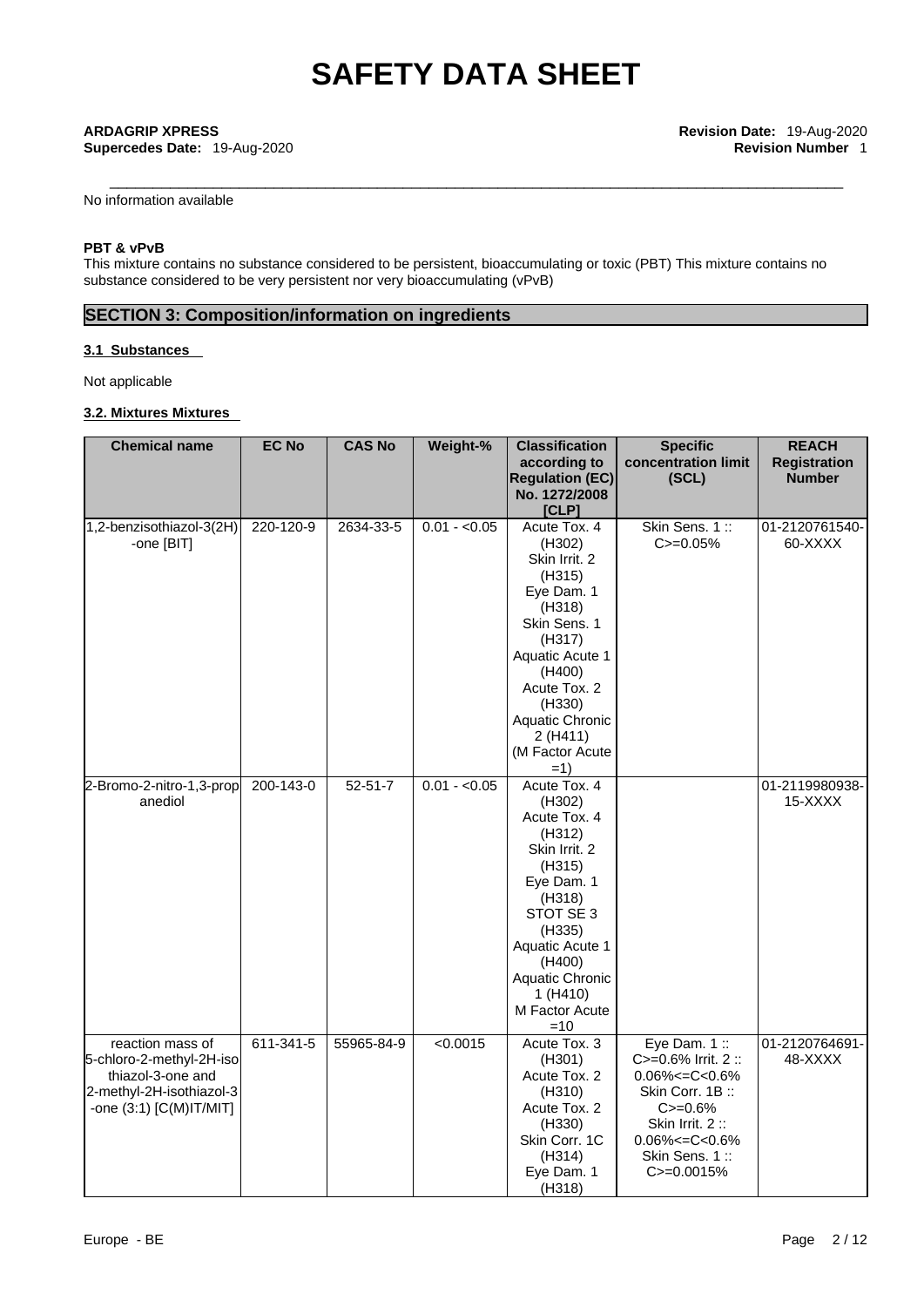\_\_\_\_\_\_\_\_\_\_\_\_\_\_\_\_\_\_\_\_\_\_\_\_\_\_\_\_\_\_\_\_\_\_\_\_\_\_\_\_\_\_\_\_\_\_\_\_\_\_\_\_\_\_\_\_\_\_\_\_\_\_\_\_\_\_\_\_\_\_\_\_\_\_\_\_\_\_\_\_\_\_\_\_\_ **ARDAGRIP XPRESS Revision Date:** 19-Aug-2020 **Supercedes Date:** 19-Aug-2020 **Revision Number** 1

| Skin Sens. 1A<br>(H317)<br>Aquatic Acute 1 |  |
|--------------------------------------------|--|
|                                            |  |
| (H400)                                     |  |
| Aquatic Chronic                            |  |
| 1 (H410)                                   |  |
| $M$ Factor Acute $=$                       |  |
| 100                                        |  |
| M Factor Chronic                           |  |
| $= 100$                                    |  |

NOTE [4] - This substance is exempted from registration according to the provisions of Article 2(7)(a) and Annex IV of REACH

## **Full text of H- and EUH-phrases: see section 16**

Note:  $\wedge$  indicates not classified, however, the substance is listed in section 3 as it has an OEL

This product does not contain candidate substances of very high concern at a concentration >=0.1% (Regulation (EC) No. 1907/2006 (REACH), Article 59)

# **SECTION 4: First aid measures**

# **4.1. Description of first aid measures**

| <b>General advice</b>                                            | If medical advice is needed, have product container or label at hand.                                                                                                                                     |  |  |  |
|------------------------------------------------------------------|-----------------------------------------------------------------------------------------------------------------------------------------------------------------------------------------------------------|--|--|--|
| <b>Inhalation</b>                                                | Remove to fresh air. If symptoms persist, call a doctor.                                                                                                                                                  |  |  |  |
| Eye contact                                                      | Immediately flush with plenty of water. After initial flushing, remove any contact lenses<br>and continue flushing for at least 15 minutes. Get medical attention if irritation develops<br>and persists. |  |  |  |
| <b>Skin contact</b>                                              | Wash skin with soap and water. In the case of skin irritation or allergic reactions see a<br>doctor.                                                                                                      |  |  |  |
| Ingestion                                                        | Do NOT induce vomiting. If swallowed, rinse mouth with water (only if the person is<br>conscious). Call a doctor or poison control centre immediately.                                                    |  |  |  |
| 4.2. Most important symptoms and effects, both acute and delayed |                                                                                                                                                                                                           |  |  |  |
| <b>Symptoms</b>                                                  | No information available.                                                                                                                                                                                 |  |  |  |
|                                                                  | 4.3. Indication of any immediate medical attention and special treatment needed                                                                                                                           |  |  |  |
| Note to doctors<br>Treat symptomatically.                        |                                                                                                                                                                                                           |  |  |  |
| <b>SECTION 5: Firefighting measures</b>                          |                                                                                                                                                                                                           |  |  |  |
| 5.1. Extinguishing media                                         |                                                                                                                                                                                                           |  |  |  |
| Suitable extinguishing media                                     | Water spray, carbon dioxide (CO2), dry chemical, alcohol-resistant foam.                                                                                                                                  |  |  |  |
| Unsuitable extinguishing media                                   | Full water jet. Do not scatter spilled material with high pressure water streams.                                                                                                                         |  |  |  |
| 5.2. Special hazards arising from the substance or mixture       |                                                                                                                                                                                                           |  |  |  |
| chemical                                                         | Specific hazards arising from the Thermal decomposition can lead to release of toxic and corrosive gases/vapours.                                                                                         |  |  |  |
|                                                                  |                                                                                                                                                                                                           |  |  |  |

**Hazardous combustion products** Carbon dioxide (CO2). Silicon oxides.

# **5.3. Advice for firefighters**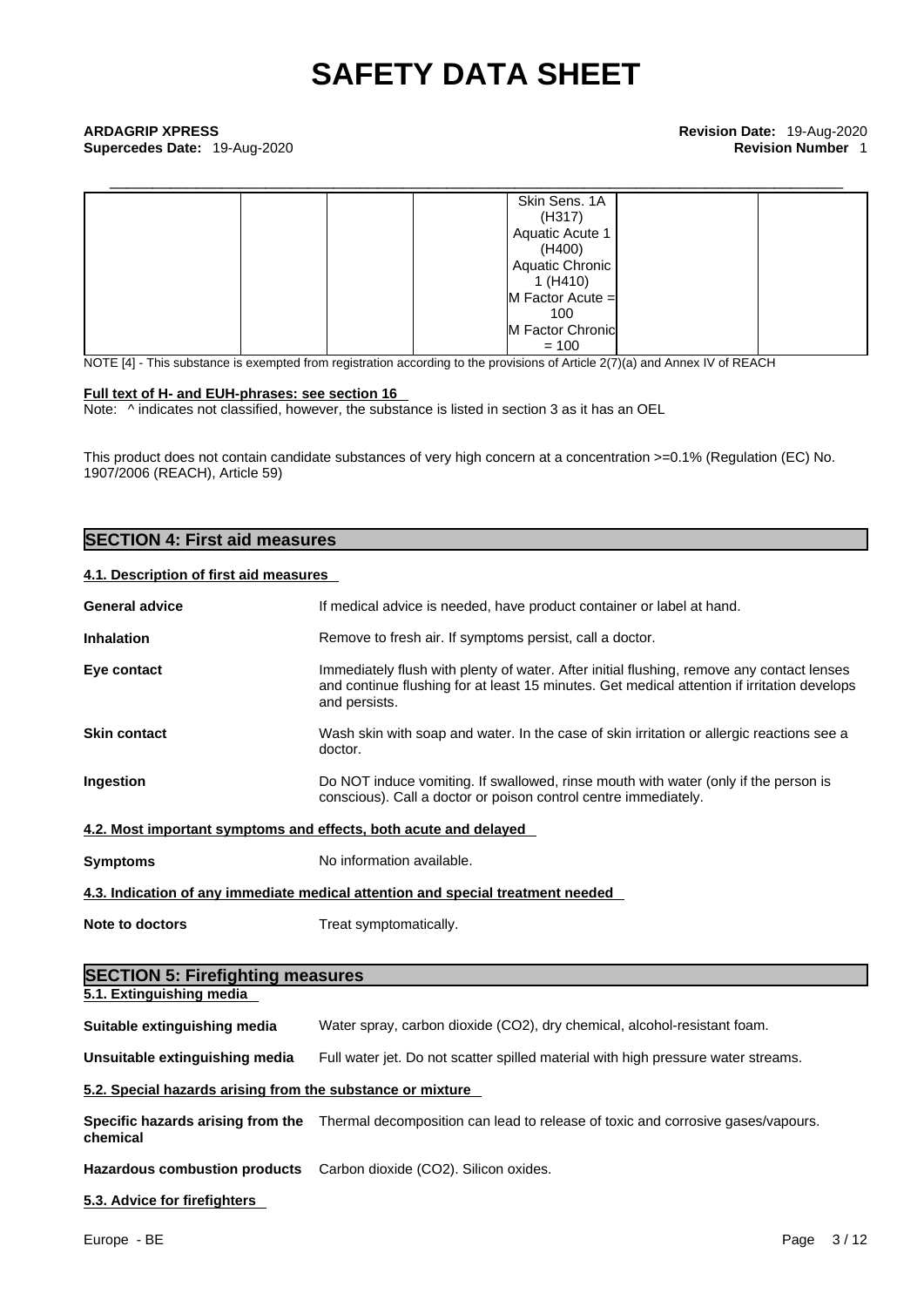**Special protective equipment for** Wear self contained breathing apparatus for fire fighting if necessary. **fire-fighters**

# **SECTION 6: Accidental release measures**

**6.1. Personal precautions, protective equipment and emergency procedures**

| <b>Personal precautions</b>                                                                                        | Ensure adequate ventilation. Use personal protective equipment as required. Avoid<br>contact with skin, eyes or clothing.               |  |  |  |
|--------------------------------------------------------------------------------------------------------------------|-----------------------------------------------------------------------------------------------------------------------------------------|--|--|--|
| <b>Other information</b>                                                                                           | Ventilate the area. Prevent further leakage or spillage if safe to do so.                                                               |  |  |  |
| For emergency responders                                                                                           | Use personal protection recommended in Section 8.                                                                                       |  |  |  |
| 6.2. Environmental precautions                                                                                     |                                                                                                                                         |  |  |  |
| <b>Environmental precautions</b><br>Prevent product from entering drains. Do not allow to enter into soil/subsoil. |                                                                                                                                         |  |  |  |
| 6.3. Methods and material for containment and cleaning up                                                          |                                                                                                                                         |  |  |  |
| <b>Methods for containment</b>                                                                                     | Use a non-combustible material like vermiculite, sand or earth to soak up the product<br>and place into a container for later disposal. |  |  |  |
| Methods for cleaning up                                                                                            | Take up mechanically, placing in appropriate containers for disposal.                                                                   |  |  |  |
| 6.4. Reference to other sections                                                                                   |                                                                                                                                         |  |  |  |
| Reference to other sections                                                                                        | See section 8 for more information. See section 13 for more information.                                                                |  |  |  |
|                                                                                                                    |                                                                                                                                         |  |  |  |

# **SECTION 7: Handling and storage**

| 7.1. Precautions for safe handling                                |                                                                                                                                                              |  |  |  |  |
|-------------------------------------------------------------------|--------------------------------------------------------------------------------------------------------------------------------------------------------------|--|--|--|--|
| Advice on safe handling                                           | Ensure adequate ventilation. Use personal protective equipment as required. Avoid<br>contact with skin, eyes or clothing.                                    |  |  |  |  |
| General hygiene considerations                                    | Do not eat, drink or smoke when using this product. Wash hands before breaks and after<br>work. Take off all contaminated clothing and wash it before reuse. |  |  |  |  |
| 7.2. Conditions for safe storage, including any incompatibilities |                                                                                                                                                              |  |  |  |  |
| <b>Storage Conditions</b>                                         | Keep from freezing. Keep at temperatures between 5 and 35 °C. Keep away from food,<br>drink and animal feedingstuffs.                                        |  |  |  |  |
| 7.3. Specific end use(s)                                          |                                                                                                                                                              |  |  |  |  |
| Specific Use(s)<br>Adhesive.                                      |                                                                                                                                                              |  |  |  |  |
|                                                                   | Risk Management Methods (RMM) The information required is contained in this Safety Data Sheet.                                                               |  |  |  |  |
| <b>Other information</b>                                          | Observe technical data sheet.                                                                                                                                |  |  |  |  |
|                                                                   |                                                                                                                                                              |  |  |  |  |

# **SECTION 8: Exposure controls/personal protection**

# **8.1. Control parameters**

# **Exposure Limits**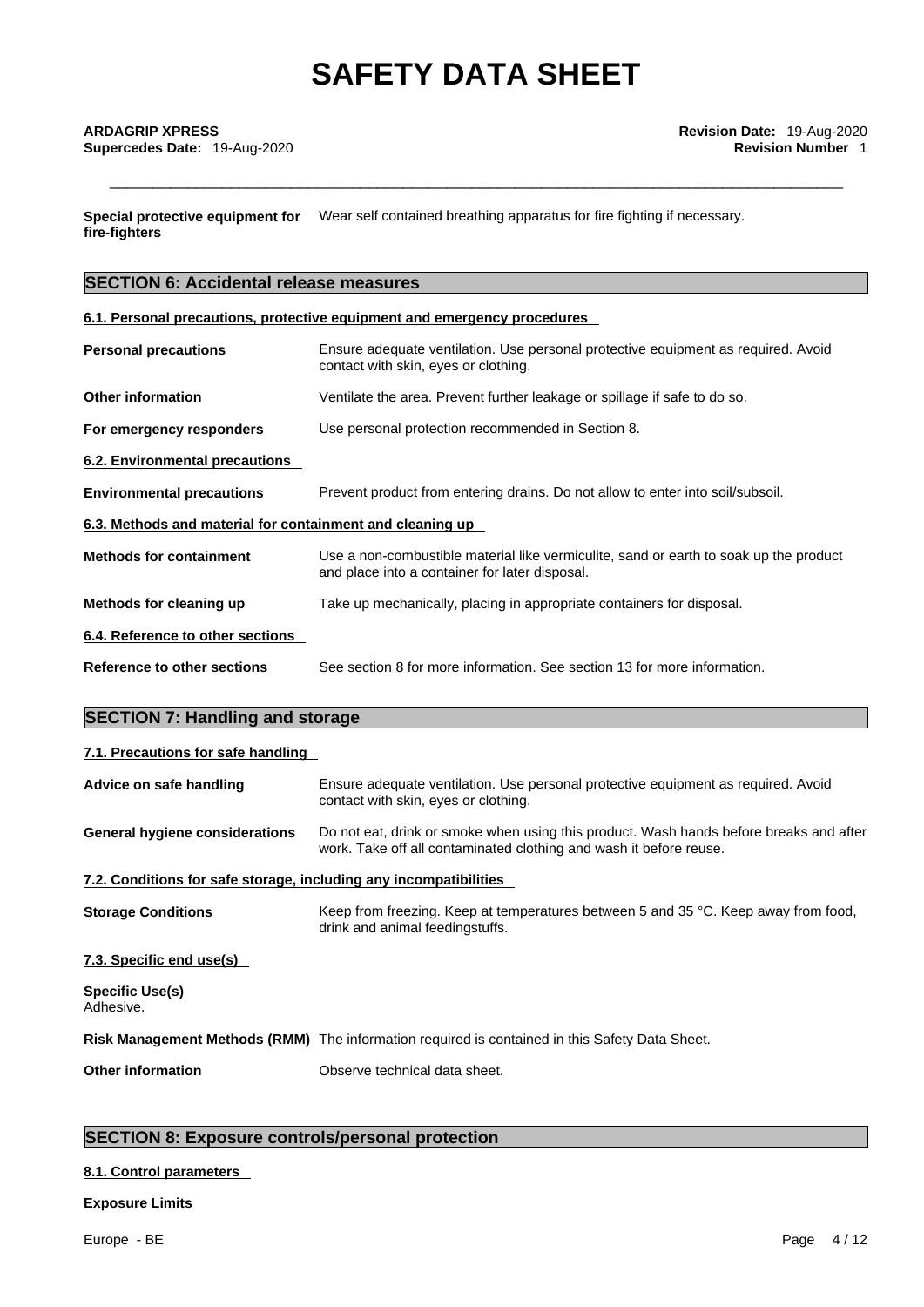# **Only European Community Occupational Exposure Limits will be shown in this document. Please refer to regional SDS for further information.**

| <b>Chemical name</b> | <b>European Union</b>         |
|----------------------|-------------------------------|
| Quartz               | TWA: 0.1<br>ma/m <sup>3</sup> |
| 14808-60-7           |                               |

**Derived No Effect Level (DNEL)** No information available

| <b>Derived No Effect Level (DNEL)</b>          |                       |                                    |               |  |
|------------------------------------------------|-----------------------|------------------------------------|---------------|--|
| 1,2-benzisothiazol-3(2H)-one [BIT] (2634-33-5) |                       |                                    |               |  |
| <b>Type</b>                                    | <b>Exposure route</b> | Derived No Effect Level<br>l(DNEL) | Safety factor |  |
| worker<br>Long term<br>Systemic health effects | Inhalation            | $6.81 \text{ mg/m}^3$              |               |  |
| worker<br>Long term<br>Systemic health effects | <b>IDermal</b>        | $0.966$ mg/kg bw/d                 |               |  |

| <b>Derived No Effect Level (DNEL)</b><br>1,2-benzisothiazol-3(2H)-one [BIT] (2634-33-5) |                   |                      |  |  |
|-----------------------------------------------------------------------------------------|-------------------|----------------------|--|--|
|                                                                                         |                   |                      |  |  |
| Consumer<br>Long term<br>Systemic health effects                                        | <b>Inhalation</b> | $1.2 \text{ mg/m}^3$ |  |  |
| Consumer<br>Long term<br>Systemic health effects                                        | <b>IDermal</b>    | $0.345$ mg/kg bw/d   |  |  |

# **Predicted No Effect Concentration** No information available. **(PNEC)**

| <b>Predicted No Effect Concentration (PNEC)</b> |                                          |
|-------------------------------------------------|------------------------------------------|
| 1,2-benzisothiazol-3(2H)-one [BIT] (2634-33-5)  |                                          |
| Environmental compartment                       | Predicted No Effect Concentration (PNEC) |
| Freshwater                                      | $4.03 \mu g/l$                           |
| Marine water                                    | $0.403 \mu q/l$                          |
| Sewage treatment plant                          | $1.03$ mg/l                              |
| Freshwater sediment                             | 49.9 µg/l                                |
| Marine sediment                                 | 4.99 µg/l                                |
| Soil                                            | 3 mg/kg dry weight                       |

# **8.2. Exposure controls**

**Engineering controls** Ensure adequate ventilation, especially in confined areas.

# **Personal Protective Equipment**

| <b>Eye/face protection</b>    | Tight sealing safety goggles. Eye protection must conform to standard EN 166            |
|-------------------------------|-----------------------------------------------------------------------------------------|
| <b>Hand protection</b>        | Wear suitable gloves. Recommended Use: Nitrile rubber. Butyl rubber. Neoprene™.         |
|                               | Glove thickness > 0.7mm. Ensure that the breakthrough time of the glove material is not |
|                               | exceeded. Refer to glove supplier for information on breakthrough time for specific     |
|                               | gloves. The breakthrough time for the mentioned glove material is in general greater    |
|                               | than 480 min. Unsuitable gloves materials: Leather. Disposable gloves are suitable as   |
|                               | protection against spray or splashes only. Gloves must conform to standard EN 374       |
| Skin and body protection      | Suitable protective clothing.                                                           |
| <b>Respiratory protection</b> | During spraying wear suitable respiratory equipment. Wear a respirator conforming to    |
|                               | EN 140 with Type A/P2 filter or better.                                                 |
|                               |                                                                                         |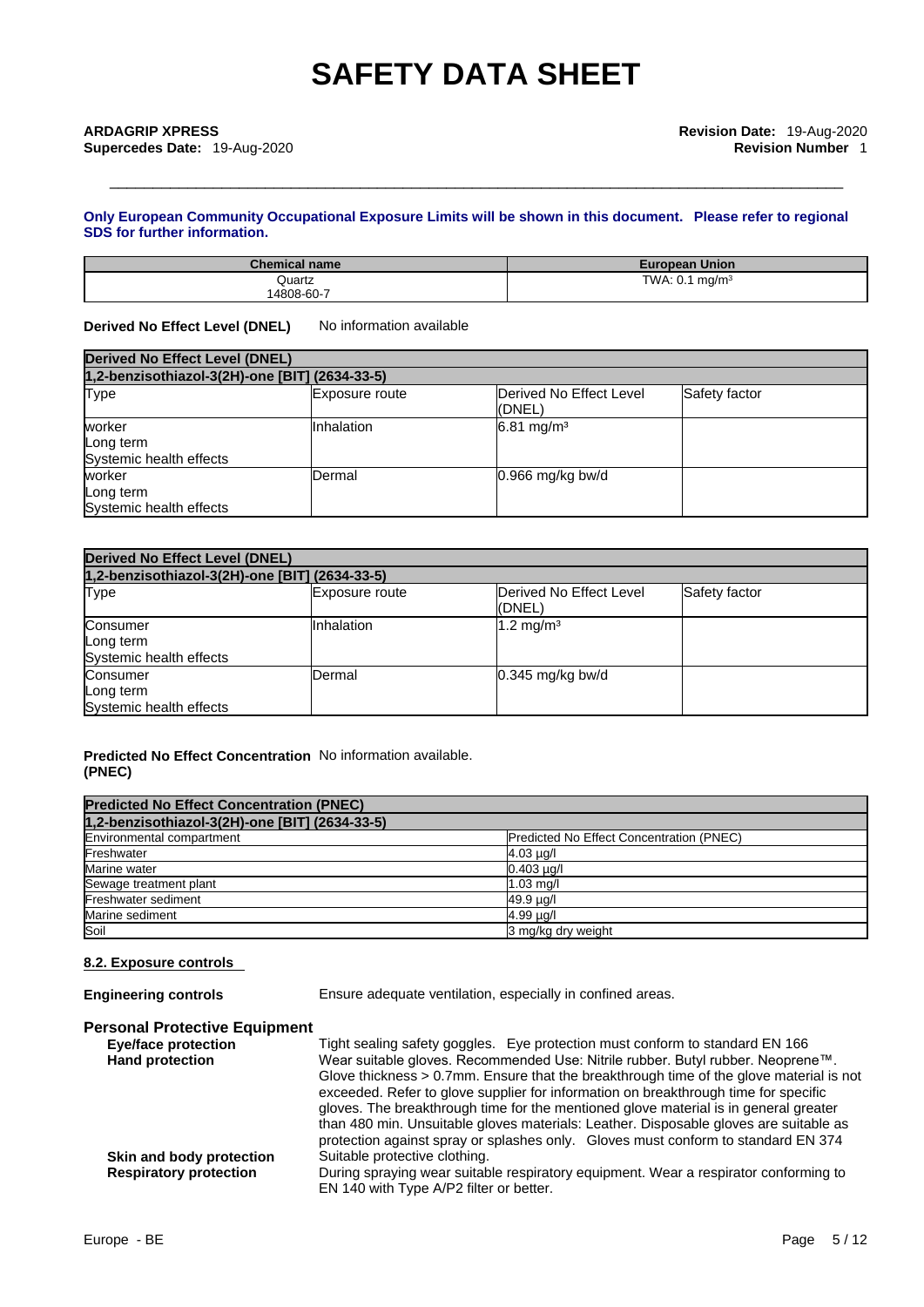**Recommended filter type:** Brown. White.

**Environmental exposure controls** Do not allow uncontrolled discharge of product into the environment.

# **SECTION 9: Physical and chemical properties**

# **9.1. Information on basic physical and chemical properties**

| <b>Physical state</b>                                         | Liquid                      |                  |
|---------------------------------------------------------------|-----------------------------|------------------|
| Appearance                                                    | <b>Dispersion Paste</b>     |                  |
| <b>Colour</b>                                                 | Red                         |                  |
| Odour                                                         | Characteristic              |                  |
| <b>Odour threshold</b>                                        | No information available    |                  |
| <b>Property</b>                                               | <b>Values</b>               | Remarks • Method |
| рH                                                            | $7 - 11$                    |                  |
| Melting point / freezing point                                | 0 °C                        |                  |
| Boiling point / boiling range                                 | 100 $\degree$ C             |                  |
| <b>Flash point</b>                                            | Not applicable.             |                  |
| <b>Evaporation rate</b>                                       | No data available           |                  |
| Flammability (solid, gas)<br><b>Flammability Limit in Air</b> | Not applicable for liquids. |                  |
| Upper flammability or explosive No data available<br>limits   |                             |                  |
| Lower flammability or explosive No data available             |                             |                  |
| limits                                                        |                             |                  |
| Vapour pressure                                               | 120                         | hPa @ $50 °C$    |
| Vapour density                                                | No data available           |                  |
| <b>Relative density</b>                                       | $1.1 - 1.3$                 |                  |
| <b>Water solubility</b>                                       | Miscible in water           |                  |
| Solubility(ies)                                               | No data available           |                  |
| <b>Partition coefficient</b>                                  | No data available           |                  |
| <b>Autoignition temperature</b>                               | No data available           |                  |
| <b>Decomposition temperature</b>                              |                             |                  |
| <b>Kinematic viscosity</b>                                    | No data available           |                  |
| <b>Dynamic viscosity</b>                                      | 10 - 13 Pa.s                |                  |
| <b>Explosive properties</b>                                   | No data available           |                  |
| <b>Oxidising properties</b>                                   | No data available           |                  |
| 9.2. Other information                                        |                             |                  |
| Solid content (%)                                             | No information available    |                  |
| <b>VOC Content (%)</b>                                        | No information available    |                  |
| <b>Density</b>                                                | 1.1 - 1.3 g/cm <sup>3</sup> |                  |
|                                                               |                             |                  |

# **SECTION 10: Stability and reactivity**

| <u>IVIII INVUVUTINT</u>                                                                         |                                              |
|-------------------------------------------------------------------------------------------------|----------------------------------------------|
| <b>Reactivity</b>                                                                               | Stable under recommended storage conditions. |
| 10.2. Chemical stability                                                                        |                                              |
| <b>Stability</b>                                                                                | Stable under normal conditions.              |
| <b>Explosion data</b><br>Sensitivity to mechanical<br>impact<br>Sensitivity to static discharge | None.<br>None.                               |
| 10.3. Possibility of hazardous reactions                                                        |                                              |

**10.1. Reactivity**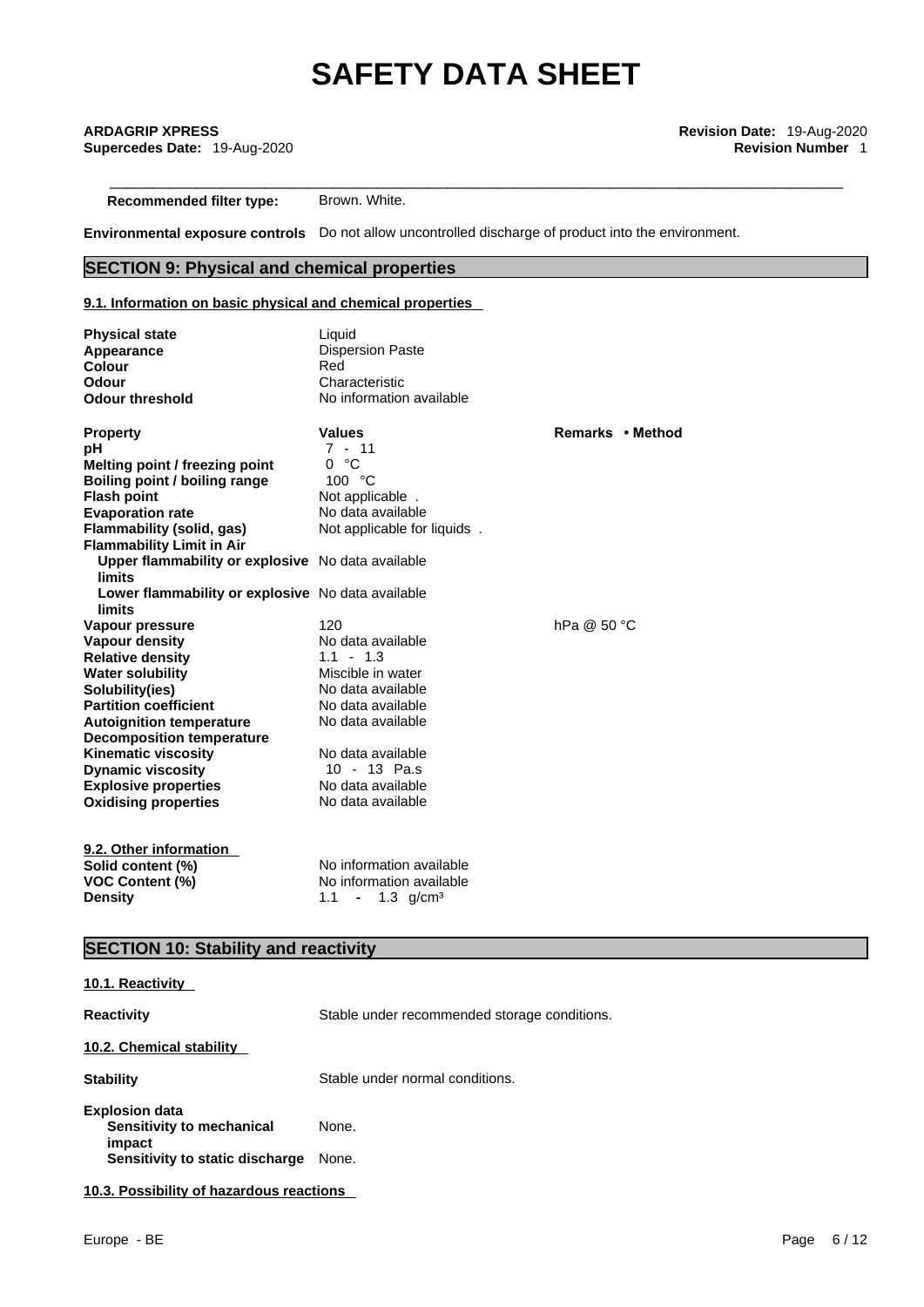**Possibility of hazardous reactions** None under normal processing.

| 10.4. Conditions to avoid              |                                           |  |
|----------------------------------------|-------------------------------------------|--|
| <b>Conditions to avoid</b>             | Keep from freezing.                       |  |
| 10.5. Incompatible materials           |                                           |  |
| Incompatible materials                 | None known based on information supplied. |  |
| 10.6. Hazardous decomposition products |                                           |  |

**Hazardous decomposition products**  None under normal use conditions. Stable under recommended storage conditions.

# **SECTION 11: Toxicological information**

### **11.1. Information on toxicological effects**

**Information on likely routes of exposure**

**Product Information** .

| Based on available data, the classification criteria are not met.            |  |  |
|------------------------------------------------------------------------------|--|--|
| Based on available data, the classification criteria are not met.            |  |  |
| Based on available data, the classification criteria are not met.            |  |  |
| Based on available data, the classification criteria are not met.            |  |  |
| Symptoms related to the physical, chemical and toxicological characteristics |  |  |
|                                                                              |  |  |

**Symptoms** No information available.

**Numerical measures of toxicity**

**Acute toxicity** 

# **Component Information**

| Chemical name                                                                                                                           | Oral LD50             | Dermal LD50                                     | Inhalation LC50                                                  |
|-----------------------------------------------------------------------------------------------------------------------------------------|-----------------------|-------------------------------------------------|------------------------------------------------------------------|
| 1,2-benzisothiazol-3(2H)-one<br>[BIT]<br>2634-33-5                                                                                      | $=670$ mg/kg (Rattus) | LD50 > 2000 mg/kg (Rattus)                      |                                                                  |
| 2-Bromo-2-nitro-1,3-propanedi<br>οI<br>$52 - 51 - 7$                                                                                    | $=180$ mg/kg (Rattus) | $= 1600$ mg/kg (Rattus)                         | =800 mg/m <sup>3</sup> (Rattus) 4 h $> 5$<br>$g/m3$ (Rattus) 6 h |
| reaction mass of<br>5-chloro-2-methyl-2H-isothiazo<br>I-3-one and<br>2-methyl-2H-isothiazol-3-one<br>$(3:1)$ [C(M)IT/MIT]<br>55965-84-9 | $=$ 53 mg/kg (Rattus) | $LD50 = 87.12$ mg/kg<br>(Oryctolagus cuniculus) |                                                                  |

## **Delayed and immediate effects as well as chronic effects from short and long-term exposure**

**Skin corrosion/irritation** Based on available data, the classification criteria are not met.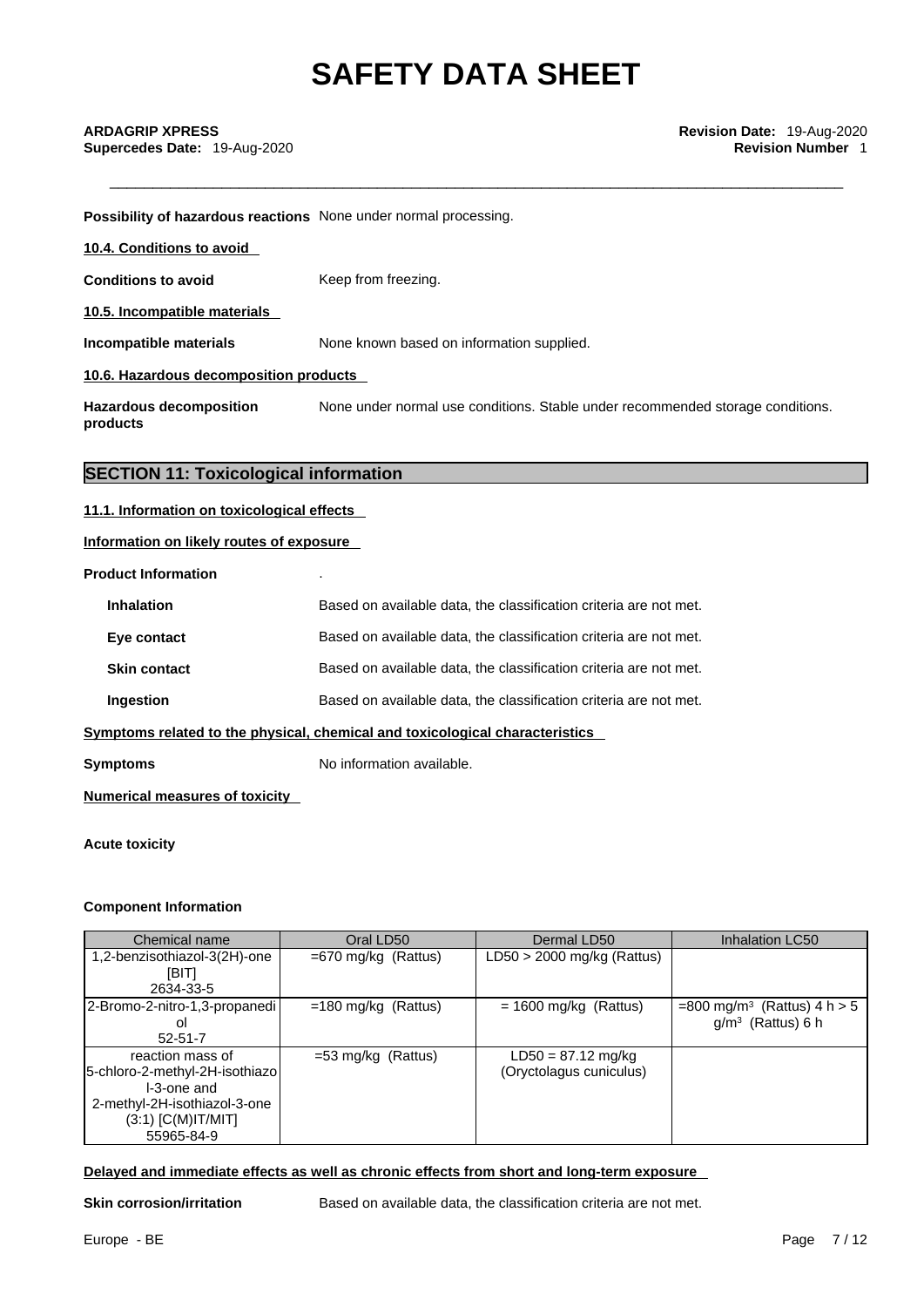**Supercedes Date: 19-Aug-2020** 

|                                          | Serious eye damage/eye irritation Based on available data, the classification criteria are not met. |
|------------------------------------------|-----------------------------------------------------------------------------------------------------|
| <b>Respiratory or skin sensitisation</b> | May produce an allergic reaction.                                                                   |
| Germ cell mutagenicity                   | Based on available data, the classification criteria are not met.                                   |
| Carcinogenicity                          | Based on available data, the classification criteria are not met.                                   |
| <b>Reproductive toxicity</b>             | Based on available data, the classification criteria are not met.                                   |
| <b>STOT - single exposure</b>            | Based on available data, the classification criteria are not met.                                   |
| <b>STOT - repeated exposure</b>          | Based on available data, the classification criteria are not met.                                   |
| <b>Aspiration hazard</b>                 | Based on available data, the classification criteria are not met.                                   |

# **SECTION 12: Ecological information**

# **12.1. Toxicity**

# **Ecotoxicity** .

| Chemical name                                                                                                                                     | Algae/aquatic<br>plants                                                               | <b>Fish</b>                                                                        | Toxicity to<br>microorganisms                                                                   | Crustacea                                                           | M-Factor | M-Factor<br>(long-term) |
|---------------------------------------------------------------------------------------------------------------------------------------------------|---------------------------------------------------------------------------------------|------------------------------------------------------------------------------------|-------------------------------------------------------------------------------------------------|---------------------------------------------------------------------|----------|-------------------------|
| 1,2-benzisothiazol-3(2<br>H)-one [BIT]<br>2634-33-5                                                                                               | EC50 3Hr<br>13 <sub>mq</sub> /l<br>(activated<br>sludge) (OECD<br>209)                | LC50 (96hr)<br>$2.15 \text{ mg/l}$<br>Cyprinodon<br>variegatus EPA<br>540/9-85-006 |                                                                                                 | EC50(48hr) 2.94<br>mg/I (Daphnia<br>Magna) OECD<br>202              |          |                         |
| 2-Bromo-2-nitro-1,3-pro<br>panediol<br>$52 - 51 - 7$                                                                                              | $EC50 (72h) =$<br>$0,068$ mg/l<br>(Anabaena flos<br>aqua) (OECD<br>201)               | $LC50 (96h) = 3$<br>mg/L<br>(Oncorhynchus<br>mykiss) (OECD<br>203)                 | $EC50 = 0.41$<br>mg/L $30$ min<br>$EC50 = 0.50$<br>$mq/L$ 15 min<br>$EC50 = 0.91$<br>mg/L 5 min | $EC50 (48h) = 1.4$<br>mg/L (Daphnia<br>magna, static)<br>(OECD 202) | 10       |                         |
| reaction mass of<br>5-chloro-2-methyl-2H-is<br>othiazol-3-one and<br>2-methyl-2H-isothiazol-<br>$3$ -one $(3:1)$<br>$[C(M)$ IT/MIT]<br>55965-84-9 | EC50 (72h)<br>$=0.048$ mg/L<br>(Pseudokirchner<br>iella<br>subcapitata)<br>(OECD 201) | $EC50 (96h) =$<br>$0.22 \text{ mq/L}$<br>(Oncorhynchus<br>mykiss) (OECD<br>211)    |                                                                                                 | $EC50 (48h) = 0.1$<br>mg/L (Daphnia<br>magna) (OECD<br>202)         | 100      | 100                     |

# **12.2. Persistence and degradability**

**Persistence and degradability** No information available.

# **12.3. Bioaccumulative potential**

**Bioaccumulation** There is no data for this product.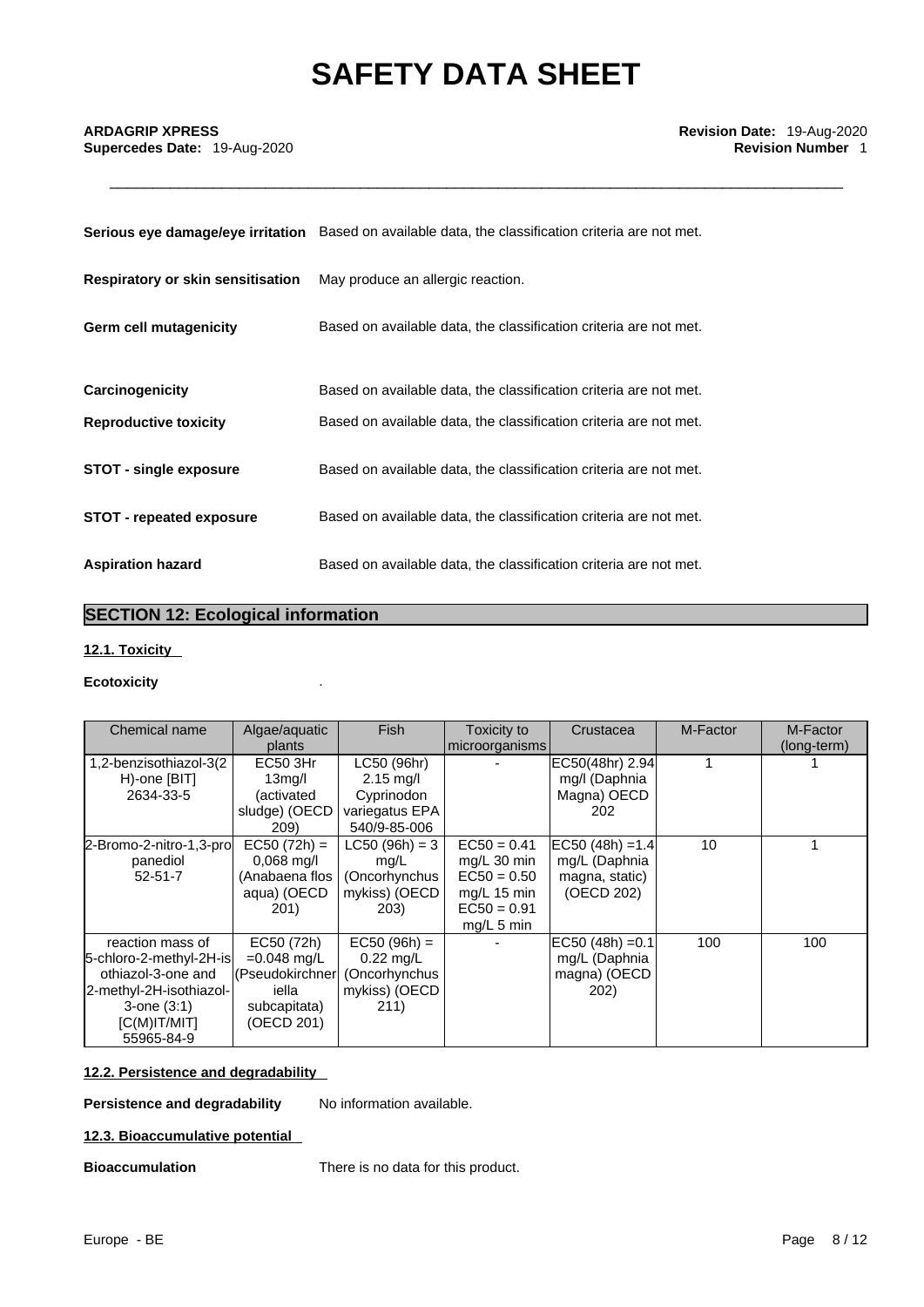# **Component Information**

| Chemical name                                                                                                                      | <b>Partition coefficient</b> | Bioconcentration factor (BCF) |
|------------------------------------------------------------------------------------------------------------------------------------|------------------------------|-------------------------------|
| 1,2-benzisothiazol-3(2H)-one [BIT]<br>2634-33-5                                                                                    | 0.7                          | 6.95                          |
| 2-Bromo-2-nitro-1,3-propanediol<br>$52 - 51 - 7$                                                                                   | 0.22                         | 3.15                          |
| reaction mass of<br>[5-chloro-2-methyl-2H-isothiazol-3-one and]<br>2-methyl-2H-isothiazol-3-one (3:1)<br>IC(M)IT/MIT<br>55965-84-9 |                              | 3.16                          |

# **12.4. Mobility in soil**

**Mobility in soil** No information available.

# **12.5. Results of PBT and vPvB assessment**

**PBT and vPvB assessment** The components in this formulation do not meet the criteria for classification as PBT or vPvB. .

| Chemical name                                                                                                               | PBT and vPvB assessment         |
|-----------------------------------------------------------------------------------------------------------------------------|---------------------------------|
| 1,2-benzisothiazol-3(2H)-one [BIT]<br>2634-33-5                                                                             | The substance is not PBT / vPvB |
| 2-Bromo-2-nitro-1,3-propanediol<br>$52 - 51 - 7$                                                                            | The substance is not PBT / vPvB |
| reaction mass of 5-chloro-2-methyl-2H-isothiazol-3-one and<br>2-methyl-2H-isothiazol-3-one (3:1) [C(M)IT/MIT]<br>55965-84-9 | The substance is not PBT / vPvB |

# **12.6. Other adverse effects**

**Other adverse effects** No information available.

# **SECTION 13: Disposal considerations**

# **13.1. Waste treatment methods**

| Waste from residues/unused<br>products | Uncured product should be disposed of as hazardous waste. Dispose of<br>contents/container in accordance with local, regional, national, and international<br>regulations as applicable. |
|----------------------------------------|------------------------------------------------------------------------------------------------------------------------------------------------------------------------------------------|
| <b>Contaminated packaging</b>          | Do not reuse empty containers. Handle contaminated packages in the same way as the<br>product itself.                                                                                    |
| <b>European Waste Catalogue</b>        | 08 04 10 waste adhesives and sealants other than those mentioned in 08 04 09                                                                                                             |
| <b>Other information</b>               | Waste codes should be assigned by the user based on the application for which the<br>product was used.                                                                                   |

# **SECTION 14: Transport information**

**Note:** Keep from freezing.

| Land transport (ADR/RID)        |               |
|---------------------------------|---------------|
| 14.1 UN number                  | Not regulated |
| 14.2 Proper Shipping Name       | Not regulated |
| 14.3 Transport hazard class(es) | Not regulated |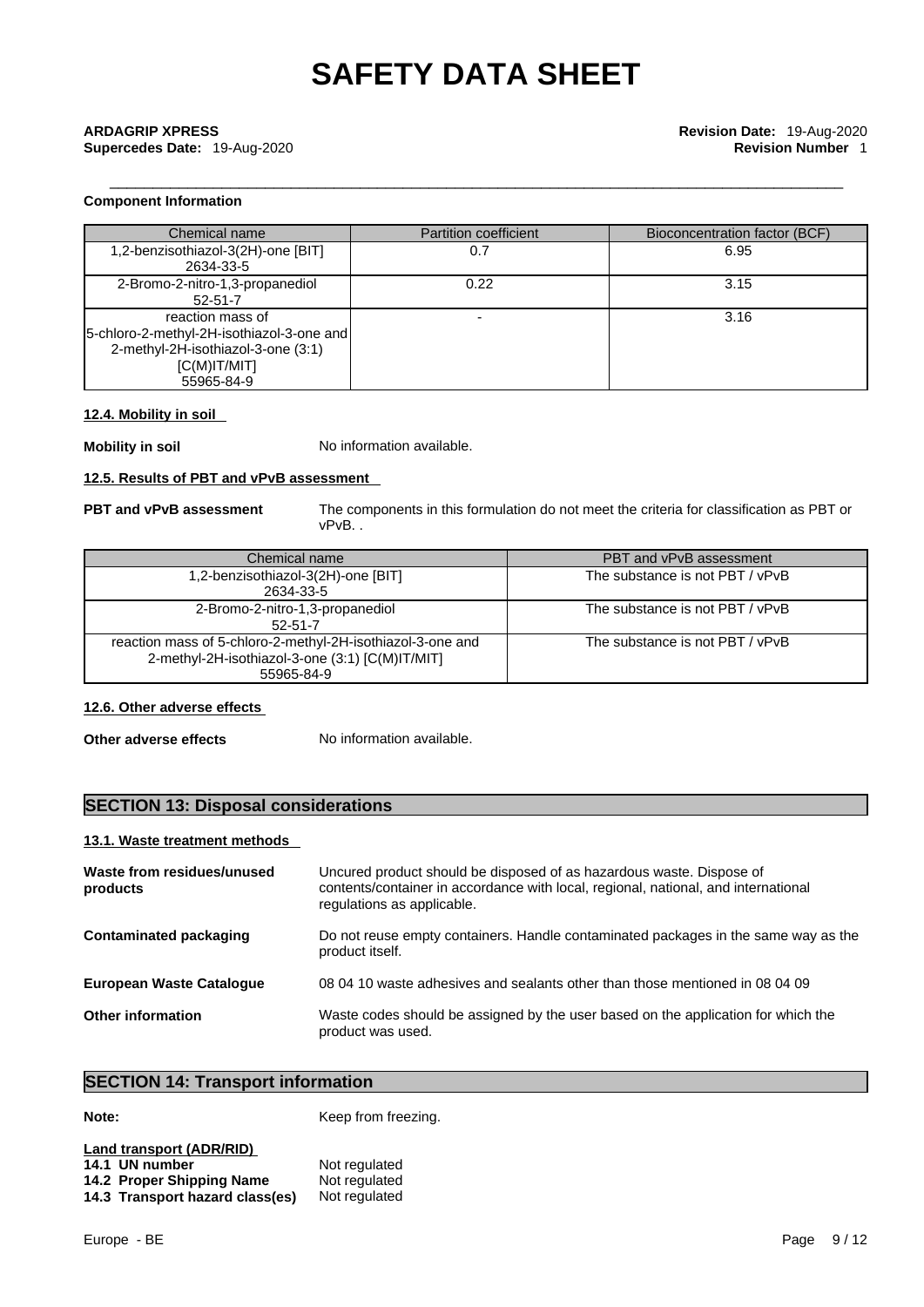\_\_\_\_\_\_\_\_\_\_\_\_\_\_\_\_\_\_\_\_\_\_\_\_\_\_\_\_\_\_\_\_\_\_\_\_\_\_\_\_\_\_\_\_\_\_\_\_\_\_\_\_\_\_\_\_\_\_\_\_\_\_\_\_\_\_\_\_\_\_\_\_\_\_\_\_\_\_\_\_\_\_\_\_\_ **ARDAGRIP XPRESS Revision Date:** 19-Aug-2020 **Supercedes Date:** 19-Aug-2020 **Revision Number** 1

|             | 14.4 Packing group<br>14.5 Environmental hazards | Not regulated<br>Not applicable                                                              |
|-------------|--------------------------------------------------|----------------------------------------------------------------------------------------------|
|             | <b>14.6 Special Provisions</b>                   | None                                                                                         |
| <b>IMDG</b> |                                                  |                                                                                              |
|             | 14.1 UN number                                   | Not regulated                                                                                |
|             | 14.2 Proper Shipping Name                        | Not regulated                                                                                |
|             | 14.3 Transport hazard class(es)                  | Not regulated                                                                                |
|             | 14.4 Packing group                               | Not regulated                                                                                |
|             | 14.5 Marine pollutant                            | Np.                                                                                          |
|             | <b>14.6 Special Provisions</b>                   | None                                                                                         |
|             |                                                  | 14.7 Transport in bulk according to Annex II of MARPOL 73/78 and the IBC Code Not applicable |
|             |                                                  |                                                                                              |

| Air transport (ICAO-TI / IATA-DGR) |                                 |                |  |  |
|------------------------------------|---------------------------------|----------------|--|--|
|                                    | 14.1 UN number                  | Not regulated  |  |  |
|                                    | 14.2 Proper Shipping Name       | Not regulated  |  |  |
|                                    | 14.3 Transport hazard class(es) | Not regulated  |  |  |
|                                    | 14.4 Packing group              | Not regulated  |  |  |
|                                    | 14.5 Environmental hazards      | Not applicable |  |  |
|                                    | <b>14.6 Special Provisions</b>  | None           |  |  |

# **Section 15: REGULATORY INFORMATION**

#### **15.1. Safety, health and environmental regulations/legislation specific for the substance or mixture**

#### **European Union**

Take note of Directive 98/24/EC on the protection of the health and safety of workers from the risks related to chemical agents at work

Check whether measures in accordance with Directive 94/33/EC for the protection of young people at work must be taken.

Take note of Directive 92/85/EC on the protection of pregnant and breastfeeding women at work

#### **Registration, Evaluation, Authorization, and Restriction of Chemicals (REACh) Regulation (EC 1907/2006)**

#### **SVHC: Substances of Very High Concern for Authorisation:**

This product does not contain candidate substances of very high concern at a concentration >=0.1% (Regulation (EC) No. 1907/2006 (REACH), Article 59)

### **EU-REACH (1907/2006) - Annex XVII - Substances subject to Restriction**

This product does not contain substances subject to restriction (Regulation (EC) No. 1907/2006 (REACH), Annex XVII).

### **Substance subject to authorisation per REACH Annex XIV**

This product does not contain substances subject to authorisation (Regulation (EC) No. 1907/2006 (REACH), Annex XIV)

### **Biocidal Products Regulation (EU) No 528/2012 (BPR)**

Contains a biocide : Contains C(M)IT/MIT (3:1). May produce an allergic reaction

#### **Ozone-depleting substances (ODS) regulation (EC) 1005/2009**

Not applicable

# **Persistent Organic Pollutants**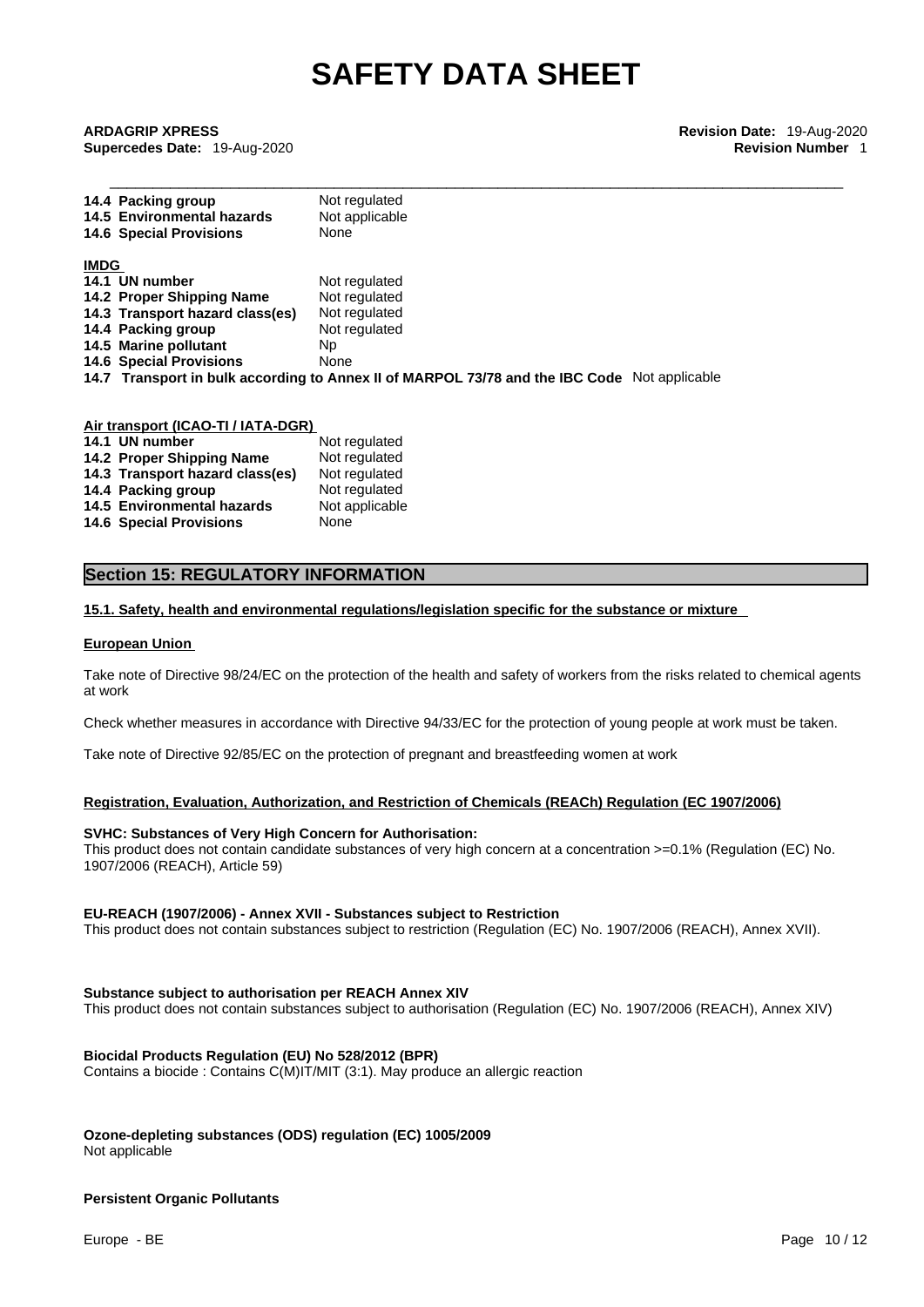Not applicable

## **National regulations**

## **France**

## **Occupational Illnesses (R-463-3, France)**

| <b>Chemical name</b>               | <b>French RG number</b> |
|------------------------------------|-------------------------|
| 1,2-benzisothiazol-3(2H)-one [BIT] | <b>RG 65</b>            |
| 2634-33-5                          |                         |

### **Germany**

**Ordinance on Industrial Safety and Health - Germany - BetrSichV** No flammable liquids in accordance with BetrSichV

| Water hazard class (WGK) | slightly hazardous to water (WGK 1) |  |
|--------------------------|-------------------------------------|--|
|--------------------------|-------------------------------------|--|

| TRGS - 510 Storage Class | Storage Class 12 : Non-combustible liquids |  |
|--------------------------|--------------------------------------------|--|
|--------------------------|--------------------------------------------|--|

### **Netherlands**

**List of Carcinogenic, mutagenic and reproductive toxin substances in accordance with Inspectorate SZW (Netherlands)**

## **15.2. Chemical safety assessment**

Chemical Safety Assessments have been carried out by the Reach registrants for substances registered at >10 tpa. No Chemical Safety Assessment has been carried out for this mixture

# **SECTION 16: Other information**

# **Key or legend to abbreviations and acronyms used in the safety data sheet**

# **Full text of H-Statements referred to under section 3**

- H301 Toxic if swallowed
- H302 Harmful if swallowed
- H310 Fatal in contact with skin
- H312 Harmful in contact with skin
- H314 Causes severe skin burns and eye damage
- H315 Causes skin irritation
- H317 May cause an allergic skin reaction
- H318 Causes serious eye damage
- H330 Fatal if inhaled
- H335 May cause respiratory irritation
- H400 Very toxic to aquatic life
- H410 Very toxic to aquatic life with long lasting effects
- H411 Toxic to aquatic life with long lasting effects

### **Legend**

| TWA (time-weighted average)                               |
|-----------------------------------------------------------|
| STEL (Short Term Exposure Limit)                          |
| Ceiling Limit Value                                       |
| Skin designation                                          |
| Substance(s) of Very High Concern                         |
| Persistent, Bioaccumulative, and Toxic (PBT) Chemicals    |
| Very Persistent and very Bioaccumulative (vPvB) Chemicals |
| Specific target organ toxicity - Repeated exposure        |
| Specific target organ toxicity - Single exposure          |
| European Waste Catalogue                                  |
|                                                           |